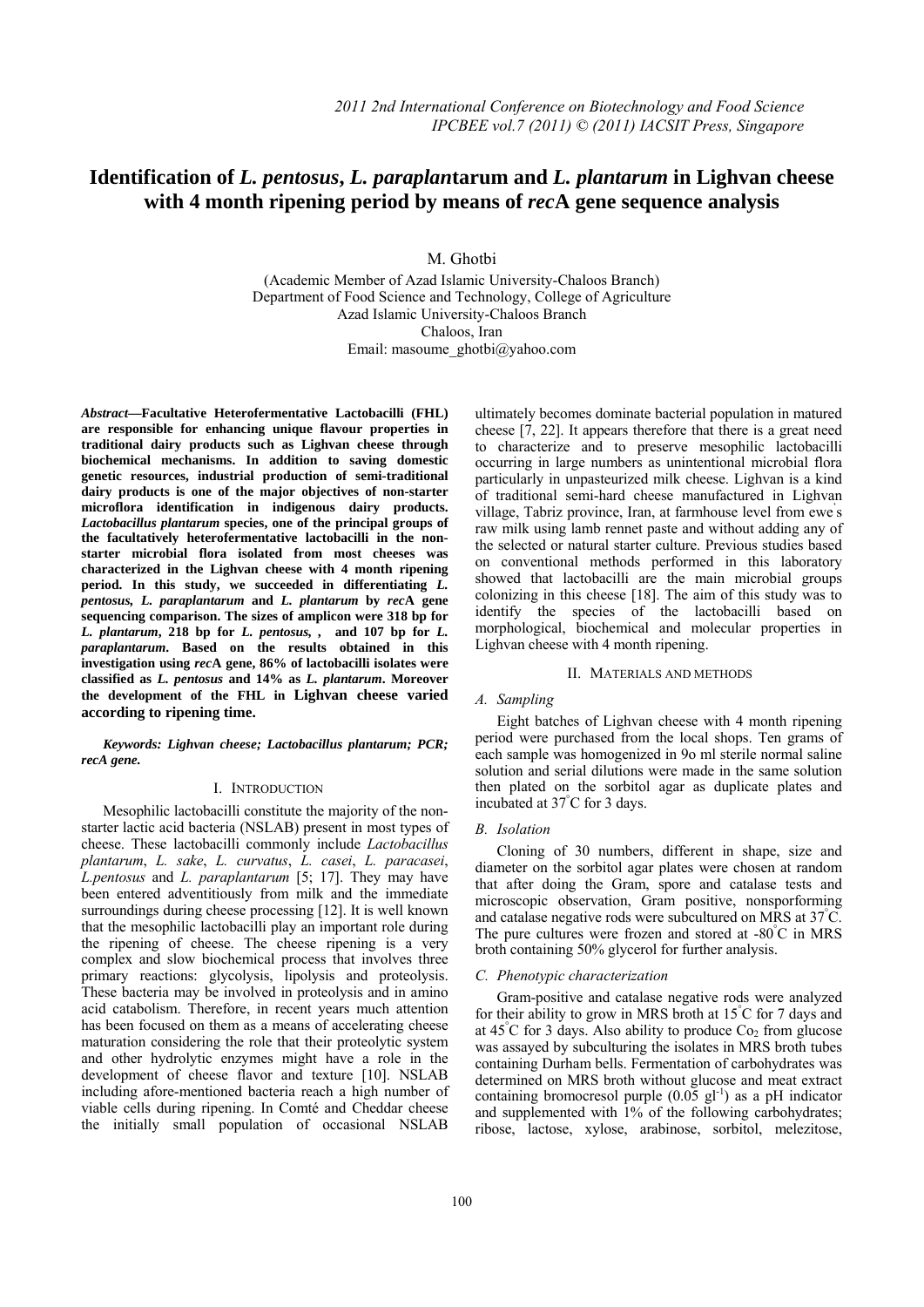melibiose, raffinose, gluconate, mannose, manitol, cellebiose, and trehalose at  $37^{\circ}$ C for 7 days [Two replicate tests were carried out for each isolated strain].

### *D. Genotypic characterization*

#### *1) DNA preparation*

Genomic DNA of Lactobacillus species was extracted as described by Chagnaud et al. [16], but with the following modification: lactobacilli cells was resuspended in 500 μ*l* of lysis buffer (4 mg/mL lysozyme; 12% PEG 6000; 10 Mm Tris-Hcl, pH 8).

## *2) Species-specific PCR*

Identification of *L. plantarum* group species was performed by amplification of *rec*A gene. The primers used were paraF (5'-GTC ACA GGC ATT ACG AAA AC-3'), pentF (5'-CAG TGG CGC GGT TGA TAT C-3'), planF (5'-CCG TTT ATG sCGG AAC ACC TA-3'), and pREV (5'- TCG GGA TTA CCA AAC ATC AC-3') [21]. For PCR amplification 50 ng of genomic DNA was added to  $15<sup>µ</sup>$ PCR mixture containing 1 U<sup>U</sup> l<sup>-1</sup> of Taq polymerase, 2.5 Mm  $Mgel<sub>2</sub>$ , 0.2 mM of each dNTP and  $1X$  buffer. PCR was performed with initial temperature at 94° C, 3min, 30 cycles of denaturation at  $94^{\circ}$ C (30s), annealing at 56.8 $^{\circ}$ C (10s) and elongation at 72° C, 10s. The PCR reaction was terminated at 72°C for 10 min thereafter cooled to 4°C.

#### *3) Gel electerophoresis*

Gel electerophoresis was carried out by applying  $5<sup>\mu</sup>$  l of the sample to 2% agarose gel. The gels were run for approximately 40 min at 80 V in  $1^{\times}$ TBE buffer. Gel was then stained in ethidium bromide and thereafter washed for 10 min and visualized with an UV transilluminator.

#### III. RESULTS AND DISCUSSION

The results of the total count of lactobacilli on the sorbitol agar shows that a remarkable number of lactobacilli existing in the cheese samples. These results were compared to the results of abdi et al. [18] in which it was shown that the total lactobacilli were highest among the other isolates. To the extent that the aim of this project was not to identify the proportion of lactobacilli count to the total NSLAB count, the culture was made on the lactobacilli selective agar just to isolate the genus of lactobacillus. The results of the preliminary characterization of *L. plantarum* species isolated from Lighvan cheese with 4 month ripening period are shown in the Table 1.

TABLE 1. MORPHOLOGICAL, CULTURAL AND PHYSIOLOGICAL CHARACTERISTICS OF THE ISOLATED STRAINS.

| <b>Characteristics</b>                             | <b>Strains</b>                             |                                                              |                                          |                                      |                              |                                       |  |  |  |  |
|----------------------------------------------------|--------------------------------------------|--------------------------------------------------------------|------------------------------------------|--------------------------------------|------------------------------|---------------------------------------|--|--|--|--|
|                                                    | A3                                         | H4                                                           | C <sub>4</sub>                           |                                      |                              |                                       |  |  |  |  |
| color<br>Colony<br>shape<br>properties<br>diameter | White<br>amorphous<br>$3 \text{ mm}$       | White<br>lentiform.<br>$>1$ mm                               | White<br>lentiform,<br>2.5 <sub>mm</sub> | White<br>amorphous<br>$2 \text{ mm}$ | Milky<br>Lentiform<br>2mm    | White<br>circular<br>$1.5 \text{ mm}$ |  |  |  |  |
| Cell morphology                                    | Single,<br>pair rounded<br>rods            | Single, pair<br>Single, pair<br>rounded rods<br>rounded rods |                                          | Single, pair<br>rounded rods         | Single, pair<br>rounded rods | Single, pair<br>rounded rods          |  |  |  |  |
| Gram strain                                        | $^{+}$                                     | $^{+}$                                                       | $^{+}$                                   | $^{+}$                               | $^{+}$                       | $+$                                   |  |  |  |  |
| Spore formation                                    | $\overline{\phantom{a}}$                   | ۰                                                            | $\overline{\phantom{a}}$                 | -                                    |                              |                                       |  |  |  |  |
| Catalase activity                                  |                                            | $\overline{\phantom{a}}$                                     |                                          |                                      |                              |                                       |  |  |  |  |
| Gas production from<br>glucose                     |                                            | ۰                                                            |                                          |                                      |                              |                                       |  |  |  |  |
| Growth at different<br>temperature                 | $15^{\circ}$ C +                           | $^{+}$                                                       | $^{+}$                                   | $^{+}$                               | $^{+}$                       | $^{+}$                                |  |  |  |  |
|                                                    | $45^{\circ}$ C<br>$\overline{\phantom{a}}$ | ۰                                                            | $\overline{\phantom{a}}$                 | $\overline{\phantom{a}}$             | ۰                            |                                       |  |  |  |  |

The alphabets in the Tables belongs to each cheese batch used in the experiments.

+: positive reaction - : negative reaction

According to the Bergey' s manual, all the rod shape, Gram positive, catalase negative and nonsporforming isolates were related to the genus *Lactobacillus* (Table1) [15]. In addition, since all isolates could grow only at 15°C, they belonged to the mesophilic lactobacilli group. Also, the pH

value of tested fermentation medium was reduced but no gas bubble was seen in the Durham tube. It could be therefore concluded that the isolates belong to the FHL group. The results of the sugar fermentation performed to identify related species are shown in Table 2.

TABLE 2. RESULTS OF THE BIOCHEMICAL CHARACTERIZATION OF THE STRAINS.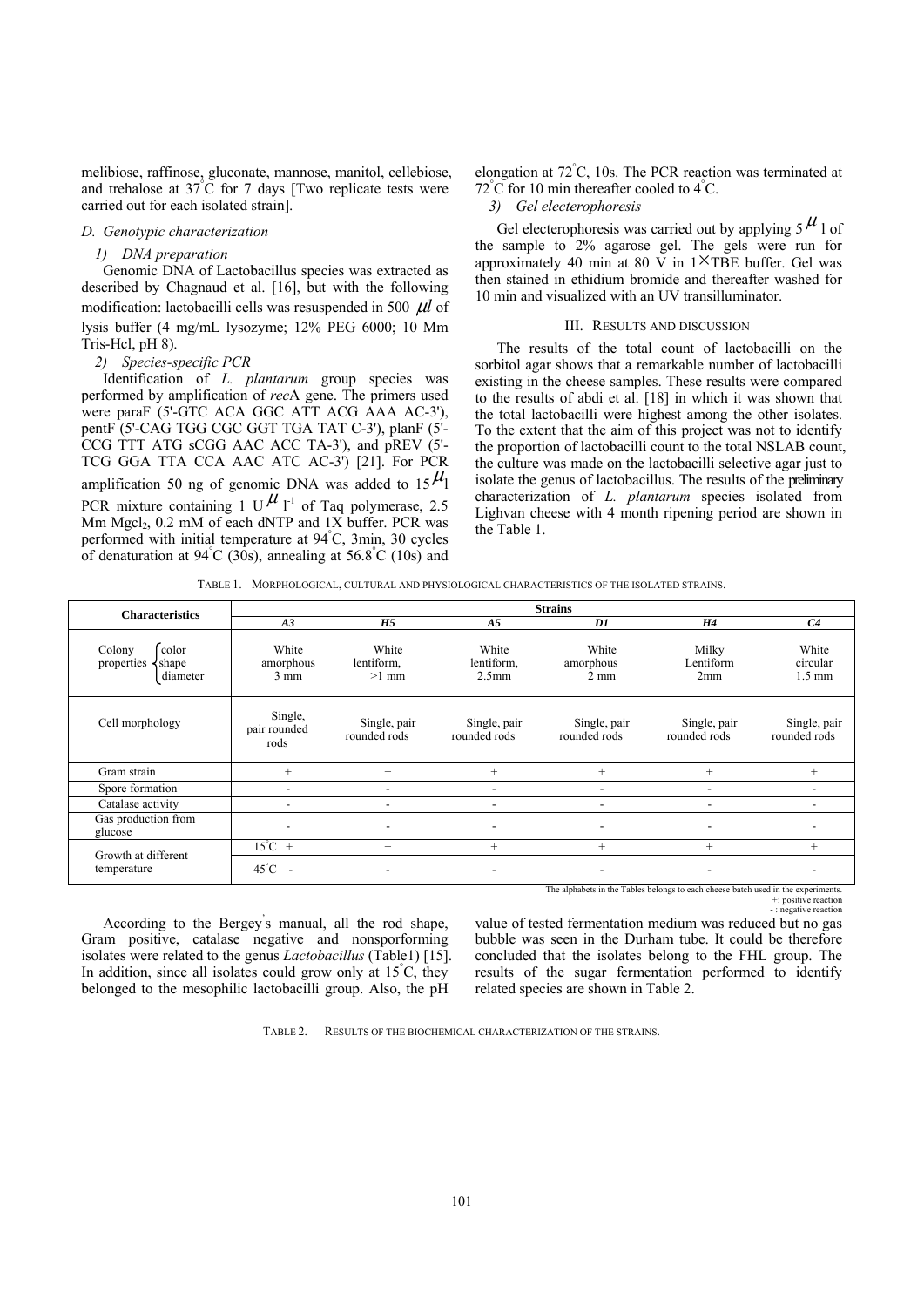| strains        | Arabinose                | Terhalose       | Cellebiose | Gluconate | Ribose | Melezitose | Melibiose | Raffinose       | Xylose         | Manitol         | Mannose | Sorbitol        | Lactose |
|----------------|--------------------------|-----------------|------------|-----------|--------|------------|-----------|-----------------|----------------|-----------------|---------|-----------------|---------|
| A <sub>3</sub> | ۰                        | $\! + \!\!\!\!$ | $^{+}$     | $+$       | $+$    |            | $^{+}$    | $+$             | ۰              | $\! + \!\!\!\!$ | $^{+}$  | $^{+}$          | $^{+}$  |
| H <sub>5</sub> | $\overline{\phantom{0}}$ | $+$             | $^{+}$     | $+$       | $^{+}$ | $^{+}$     | $+$       | $\! + \!\!\!\!$ | ۰              | $^{+}$          | $^{+}$  | $^{+}$          | $+$     |
| A <sub>5</sub> | $\overline{\phantom{0}}$ | $\! + \!\!\!\!$ | $^{+}$     | $+$       | $^{+}$ | $^{+}$     | $+$       | $+$             | $\blacksquare$ | $\! + \!\!\!\!$ | $^{+}$  | $^{+}$          | $+$     |
| D1             | $\overline{\phantom{0}}$ | $^{+}$          | $^{+}$     | $+$       | $^{+}$ | -          | $+$       | $^{+}$          | ۰              | $^{+}$          | $^{+}$  | $^{+}$          | $+$     |
| H <sub>4</sub> | $\overline{\phantom{0}}$ | $\! + \!\!\!\!$ | $^{+}$     | $+$       | $+$    | ۰          | $+$       | $+$             | $\blacksquare$ | $\! + \!\!\!\!$ | $^{+}$  | $^{+}$          | $+$     |
| C <sub>4</sub> | $\overline{\phantom{0}}$ | $^{+}$          | $^{+}$     | $+$       | $^{+}$ | ٠          | $+$       | $^{+}$          | $\blacksquare$ | $\! + \!\!\!\!$ | $^{+}$  | $\! + \!\!\!\!$ | $+$     |

According to the Bergey' s manual the D1, H5, A3, A5, H4 and C4 isolates are classified as *L. plantarum* group species [15].

The genetic heterogeneity of the *L. plantarum* group has been demonstrated by Dellaglio et al. [9] on the basis of DNA-DNA hybridization data. In their study, three groups identified which were later classified as *L. plantarum*, *L. pentosus* and *L. paraplantarum*.

Despite the importance of these species for the production of plant, animal and fish fermented foods, their precise identification is complicated by ambiguous response of traditional physiological tests which lead to limitation in their industrial applications. The species *L. plantarum*, *L. pentosus* and *L. paraplantarum* are genotypically closely related and show highly similar phenotypes. For instance *L. pentosus* can be distinguished from *L. plantarum* by its ability to produce acid from D- xylose and L- arabinose [2]. However, these phenotypic characteristics are not sufficient to distinguish *L. pentousus* from *L. plantarum* because some strains ferment arabinose but not xylose or both. This problem in definite identification of these species has been mentioned by some researchers like Bringel et al. [8] and Osawa et al. [19] In this study, we succeeded in differentiating *L. pentosus*, *L. paraplantarum* and *L. plantarum* by means of *rec*A gene sequencing comparison [21] (Fig. 1). The sizes of amplicon are 318 bp for *L. plantarum*, 218 bp for *L. pentosus* and 107 bp for *L. paraplantarum* [11].



Figure 1. Amplification products obtained from the recA PCR species-specific test. (a) pentF/ pREV primer; (b) planF/ pREV primer and (c) .paraF/ pREV primers. M; DNA molecular weight markers (100 bp), lane 1; *L. plantarum* (positive control), lanes 2-7; A3, H5, A5, D1, H4, and C4 strains. lane 8; water (negative control).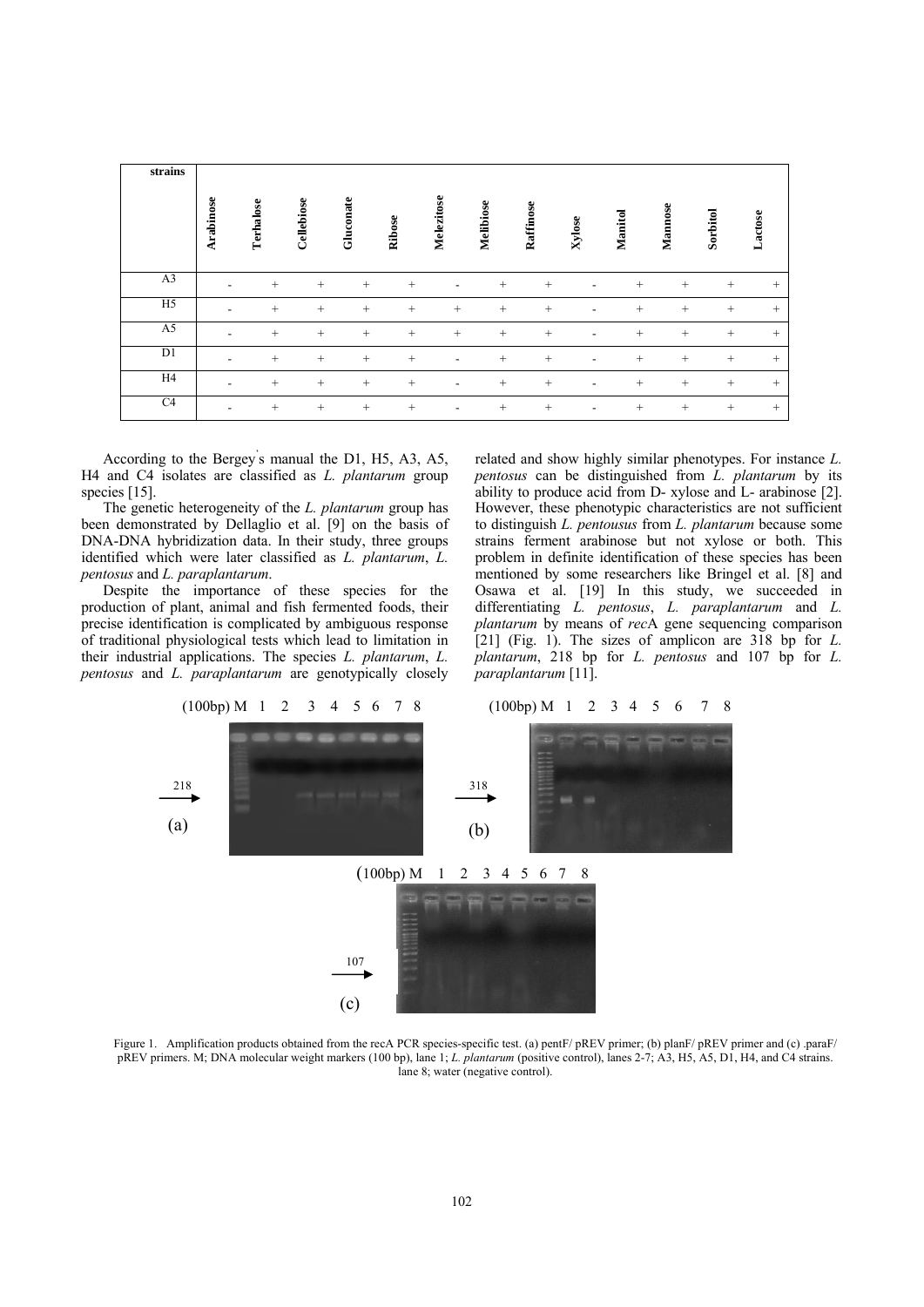Rec A is a small protein (352 amino acids in Escherichia coli) implicated in homologous DNA recombination, SOS induction, and DNA damage-induced mutagenesis. This panoply of functions implies multiple biochemical activities, including DNA binding (double and single stranded), pairing and exchange of homologous DNA, ATP hydrolysis, and coproteolitic cleavage of the Lex A, lc I, and Umu D proteins [1]. Due to its fundamental role, the recA gene is ubiquitous, and its gene product has been proposed as a phylogenetic marker for distantly related species. Some other methods used by some investigators for distinguishing of aforementioned species and their comparisons to the application of recA gene are as follows:

Curk et al. [3] showed that due to high similarity in structure, fourier transform infrared (FTIR) spectroscopy of lactobacilli from breweries was not able to differentiate spectra from L. plantarum and L. pentosus. However, Bringel et al. [8] and Torriani et al. [21] could get satisfying results by southern type hybridization by apyr DEF probe, randomly amplified polymorphic DNA-PCR, and AFLP, but such methods are not suitable for routine identification requirements. The difficulty of correct identification of these species and the increasing interest in some of their properties, e.g. probiotic activity [4] and tannin degradation [19], we need a simple, rapid and reliable molecular method for a definite differentiation of L. plantarum, L. pentosus and L. *paraplantarum* from one another. PCR using species-specific oligonucleotides designed based on phylogenetic molecular markers could be a useful approach, since these molecules are ubiquitous and relatively highly conserved. For this purpose, 16S ribosomal DNA sequences are not suitable because of the high identity value  $(99\%)$  shared by L. plantarum and  $L$ . pentosus [6].

Consequently, definiteness phylogenetic distances was also not feasible by such a classical approach for  $L$ . *plantarum* group species. Therefore, it was proposed that the recA gene could be used as a phylogenetic marker, as it has already given satisfying results for many bacterial genera, including bifidobacteria [13]. Based on the results obtained in this investigation using recA gene, 86% of Lactobacilli isolates are classified as  $L$ , *pentosus* and  $14\%$  as  $L$ . *plantarum*, but the majority of other studies performed on the other cheese types made from ewe's raw milk like Lighvan cheese showed the other strains are dominate. For instance the results obtained from the study carried out by Østile et al. [14] shows that *L. paracasei* dominated.

By comparing the results of this study with the aforementioned results, it could be concluded that unique flavor properties in Lighvan cheese are due to the cheese physicochemical properties (semi hard with 59% moisture,  $4.08\%$ Nacl and pH=3.9), age of cheese, animal feed, ewe's breed and cheese making environmental contamination. Since Lighvan cheese has a special flavor among the Iranians traditional cheese types, we suggest that other researchers investigate the influence of NSLAB on flavor during the whole ripening period using recA gene.

#### **ACKNOWLEDGMENT**

This study was financially supported by Isfahan University of technology.

#### **REFERENCES**

- [1] A.J. Eisen, "The RecA Protein as a Model Molecule for Molecular Systematic Studies of Bacteria: Comparison of Trees of RecAs and 16S rRNAs from the Same Species", J. Mol. Evol. vol. 12, Dec. 1995. pp.1105-1123, doi:10.1016/S0169-5347(00)89195-8.
- B.E. Fred, H.W. Peterson, and A.J. Anderson, "The characterization  $\lceil 2 \rceil$ of certain pentose-DE-storing bacteria, especially as concerns their action arabinose and xylose", J. Biol. Chem, vol. 40, Aug. 1921, pp. 385-403
- [3] C.M. Curk, F. Peledan, and C.J. Hubert, "Fourier Transform infrared (FTIR) spectroscopy for identifying Lactobacillus specises", FEMS. Microbiol. Lett. vol.  $123$ , Nov. 1994, pp. 241-248. doi: 10.1111/j.1574-6968.1994.tb07231.x.
- [4] C.M. Devries, E.E. Vaughan, M. Kleerebezem, and M.W. Devos, 'Lactobacillus plantarum-survival, functional and potential probiotic properties in the human intestinal tract". Int. Dairy, J. vol.16. Sep. 2006, pp.1018-1028, doi:10.1016/j.idairyj.2005.09.003.
- [5] E.M. Stiles, and H.W. Holzapfel, "Lactic acid bacteria of foods and their current taxonomy", Int. J. Food. Microbiol, vol. 36, Apr. 1997, pp. 1-29, doi:10.1016/S0168-1605(96)01233-0.
- [6] F. Berthier, and D.S. Ehrlich, "Rapid species identification within two groups of closely related lactobacilli using PCR primers that target the 16S/23S rRNAspacer region", FEMS. Microbiol. Lett, vol. 161, Apr. 1998, pp. 97-106. doi: 10.1111/j.1574-6968.1998.tb12934.x.
- F. Berthier, E. Beuvier, A. Dasen, and R. Grappin, "Origin and  $[7]$ diversity of mesophilic lactobacilli in Comté cheese, as revealed by PCR with repetitive and species-speci.c primers", Int. Dairy. J, vol. 11, Jul. 2001, pp. 293-305. doi:10.1016/S0958-6946(01)00059-0.
- [8] F. Bringel, C.M. Curk, and C.J. Hubert, "Characterization of Lactobacilli by Southern-Type Hybridization with a Lactobacillus plantarum pyr DFE Probe", Int. J. Syst. Bacteriol, vol. 46, Apr. 1996, pp. 588-594.
- [9] F. Dellaglio, V. Bottazzi, and M. "Vescovo Deoxyribonucleic Acid Homology Among Lactobacillus Species of the Subgenus Streptobacterium Orla-Jensen", Int. J. Syst. Bacteriol, vol. 25, Apr. 1975, pp. 160-172.
- [10] G. Smit, A.B. Smit, and M.J.W. Engels, "Flavour formation by lactic acid bacteria and biochemical flavour profiling of cheese products", FEMS. Microbiol. Rev, vol. 29, Aug. 2005, pp. 591-610, doi:10.1016/j.femsre.2005.04.002.
- [11] G. Spano, L. Beneduce, D. Tarantino, G. Zapparoli, and S. Massa, "Characterization of Lactobacillus plantarum from wine must by PCR species-specific and RADP-PCR", Lett. Appl. Microbiol, vol. 35, Nov. 2002, pp. 370-374, doi: 10.1046/j.1472-765X.2002.01200.x.
- [12] L. Mannu, R. Comunian, and F.M. Scintu, "Mesophillic lactobacilli in Fiore Sardo cheese: PCR-identification and evolution during cheese ripening", Int. Dairy. J, vol. 10, Oct. 2000, pp. 383-389, doi:10.1016/S0958-6946(00)00074-1.
- [13] M. J. Kullen, L. J. Brady, and D. J. O'Sullivan, "Evaluation of using a short region of the recA gene for the rapid and sensitive speciation of dominant bifidobacteria in the human large intestine", FEMS.<br>Microbiol. Lett, vol. 154, Sep. 1997, pp. 377-383, doi: 10.1111/j.1574-6968.1997.tb12670.x.
- [14] M.H. Østile, L. Eliassen, A. Florvaag, and S. Skeie, "Phenotypic and PCR-based characterization of the microflora in Norvegia cheese during ripening", Int. J. Food. Microbiol, vol. 94, Aug. 2004, pp. 287-299, doi:10.1016/j.ijfoodmicro.2004.01.012.
- [15] O. Kandier, and N. Weiss, Genus Lactobacillus, Bergey's manual of systematic Bacteriology, United Stated of America, 1996, pp. 1208-1234.
- [16] P. Chagnaud, K. Machinis, A.L. Coutte, A. Marecat, and A. Mercenier, "Rapid PCR-based procedure to identify lactic acid bacteria:application to six common Lactobacillus species", J.